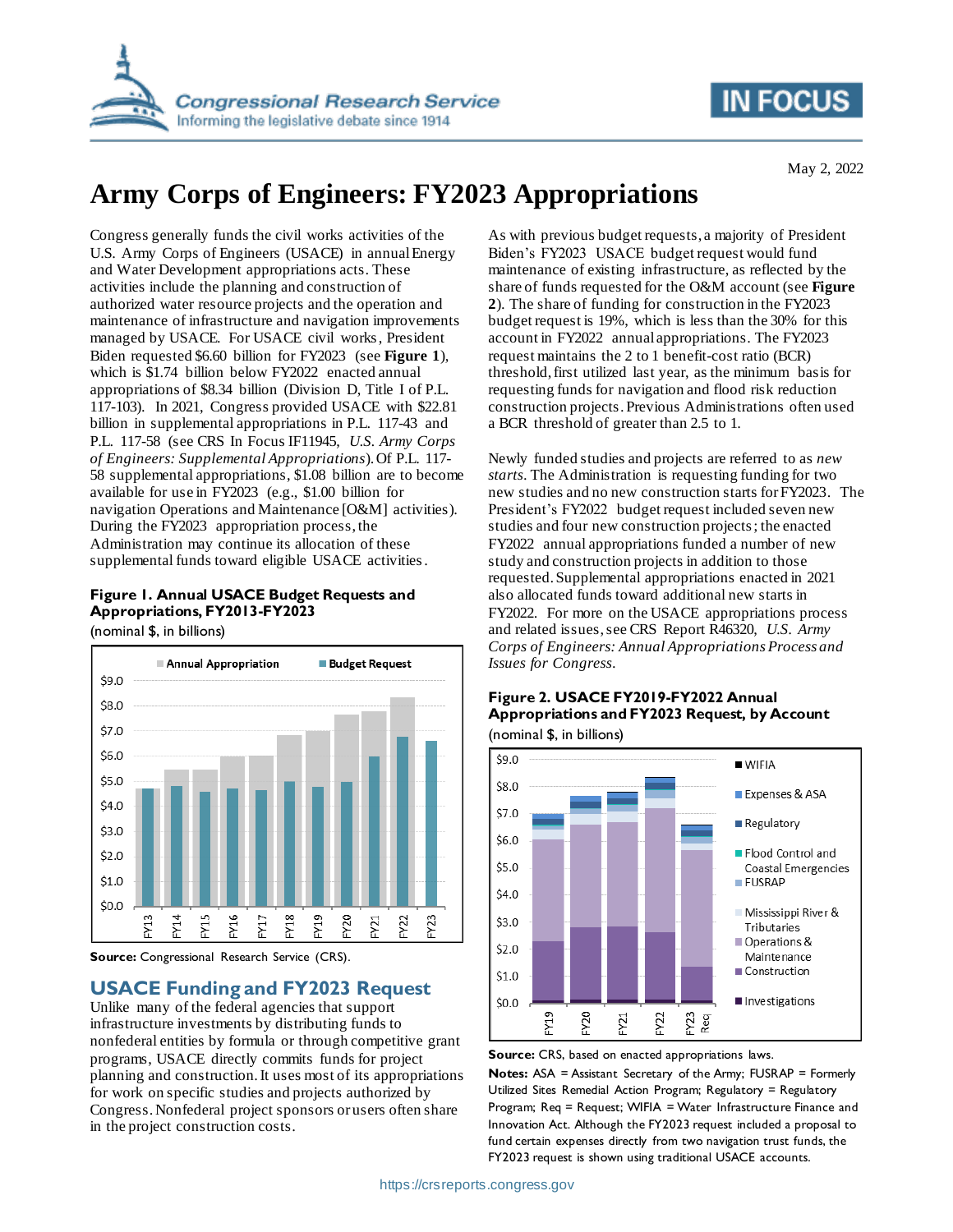#### **Navigation Improvements, Flood Risk Reduction, and Ecosystem Restoration Activities**

The FY2023 budget requests \$3.12 billion for navigation―almost \$1.91 billion for coastal navigation and harbors and \$1.21 billion for inland and intracoastal waterways. Of the \$3.12 billion, \$2.90 billion would be for navigation O&M. For navigation construction, the request includes funds for one coastal project and one inland project.

The FY2023 request for flood risk reduction is \$1.51 billion, of which \$1.48 billion is for inland flood risk reduction projects (including \$396 million for construction projects). The request includes \$32 million for coastal storm damage reduction (with no funding for construction in this amount).

For FY2023, President Biden requests \$624 million for USACE aquatic ecosystem restoration efforts, of which \$418 million is requested for Everglades restoration.

#### **Continuing Authorities Programs**

USACE plans and constructs projects of limited scope and cost,without project-specific authorizations, through its Continuing Authorities Programs (CAPs; see CRS In Focus IF11106, *Army Corps of Engineers: Continuing Authorities Programs*). President Biden's FY2023 request includes \$4.5 million for four of nine authorized CAPs. In the enacted FY2022 annual appropriations, Congress funded \$53 million for eight CAPs.

#### **Civil Works Infrastructure Financing Program**

In 2014, the Water Infrastructure Finance and Innovation Act (WIFIA, 33 U.S.C. §§3901-3914, as amended) authorized USACE to provide credit assistance, in the form of secured or direct loans, for a range of water resource projects. In FY2021, Congress created a new USACE WIFIA account and funded the program at \$14.2 million. Congress provided an additional \$75.0 million for the USACE WIFIA account in P.L. 117-58 and \$7.2 million in regular FY2022 appropriations. The funds provided to date are to cover the subsidy and administrative costs for financial assistance for nonfederal dam safety projects. The FY2023 request is for \$10 million for administrative costs to carry out the USACE WIFIA subsidies funded in FY2021 and P.L. 117-58. (See CRS Insight IN11577, *U.S. Army Corps of Engineers Civil Works Infrastructure Financing Program (CWIFP): Status and Issues*.)

#### **Actions to Address Climate Resilience and Disadvantaged Communities**

The FY2023 request includes \$86 million for activities related to climate resilience for USACE O&M and project planning and \$37 million for community technical assistance (e.g., Planning Assistance to States). The request also notes that USACE plans to designate a lead in each district and division to identify ways to advance resilience to climate change, particularly for disadvantaged communities, under its existing authorities.

#### **Congressionally Directed Funding Process**

From the 112<sup>th</sup> to the 116<sup>th</sup> Congresses, moratorium policies limited congressionally directed funding of site-specific

studies and projects, which sometimes are referred to as *earmarks*. The 117th Congress included congressionally directed funding for these site-specific studies and projects in the enacted FY2022 appropriations (see **[Figure 3](#page-1-0)**). For FY2022, in addition to providing funds for the President's requested studies and projects, Congress in the joint explanatory statement (1) funded \$584 million for geographically specific studies and projects that were requested by Members of Congress (i.e., *community project funding/congressionally directed spending items, CPF/CDS items*) and (2) provided funds in broad categories (referred to as *additional funding*), such as shore protection, and directed USACE to develop a work plan to distribute funds to individual studies and projects (as had been the case in the 112<sup>th</sup>-116<sup>th</sup> Congresses). While most CPF/CDS requests were included in FY2022 enacted appropriations, some CPF/CDS items included in the FY2022 House and Senate bills were funded at a lower level or not included in the enacted bill and explanatory statement.

#### <span id="page-1-0"></span>**Figure 3.USACE Funding for Individual Studies and Projects, FY2018-FY2022**

(nominal \$, in billions)



**Source:** CRS, using enacted appropriations laws and reports. **Notes:** CPF/CDS = community project funding/congressionally directed spending. Continuing Authorities Programs are not included.

For FY2023, the House and Senate Appropriations committees invited Members of Congress to request CPF /CDS items, respectively. Their instructions identify USACE's Investigations, Construction, Mississippi River and Tributaries, and O&M accounts as eligible for requests. Congress may choose to fund site-specific studies and projects using a similar approach as in FY2022, which combined addressing the President's request and CPF/CDS requests while providing additional funds for USACE to allocate in a work plan, or through another approach.

**Anna E. Normand**, Analyst in Natural Resources Policy **Nicole T. Carter**, Specialist in Natural Resources Policy